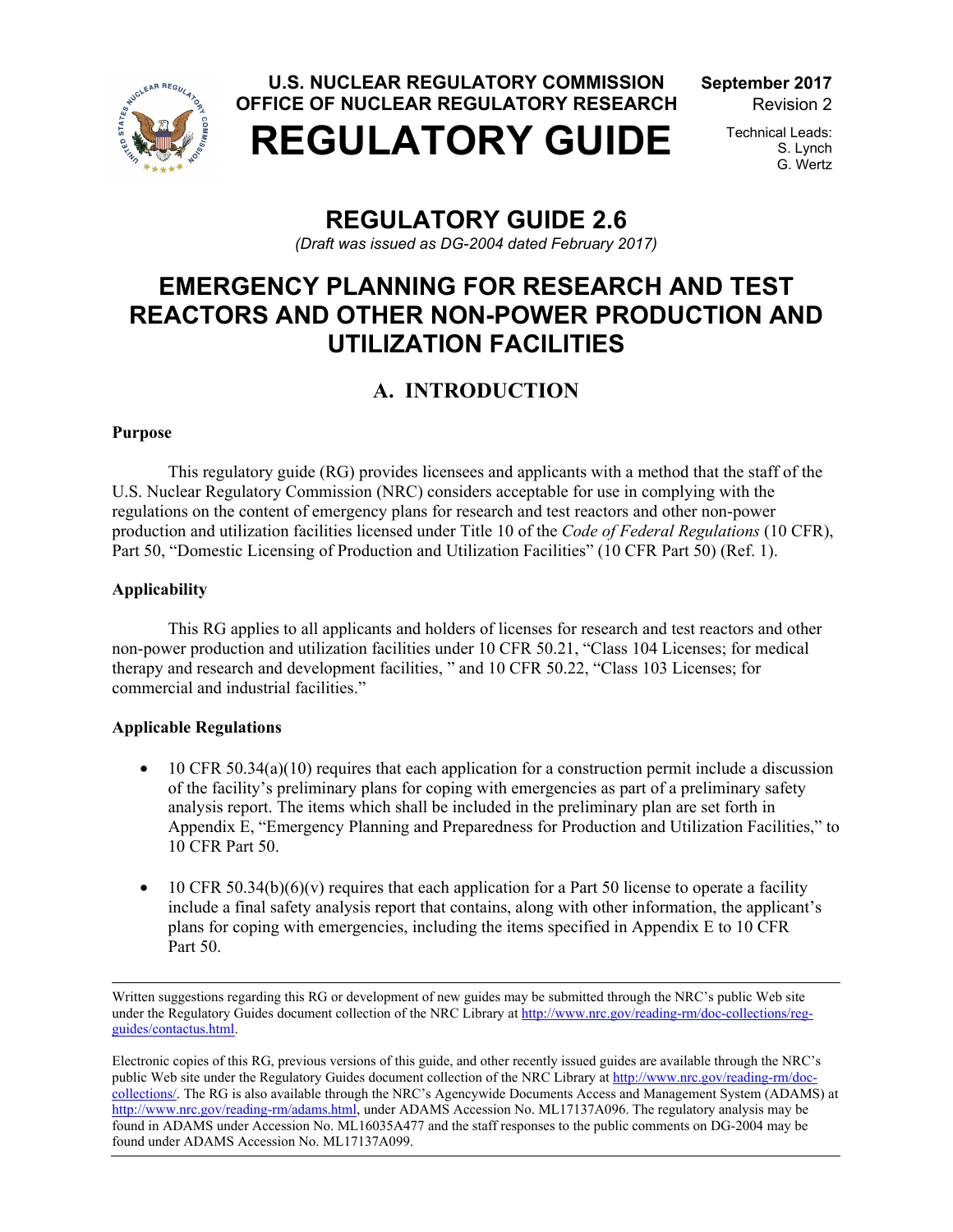- 10 CFR 50.54(q) requires Part 50 licensees to follow and maintain the effectiveness of emergency plans that meet the requirements of Appendix E to 10 CFR Part 50.
- 10 CFR Part 50, Appendix E, "Emergency Planning and Preparedness for Production and Utilization Facilities" identifies the minimum requirements for the emergency plans to be included with the safety analysis report submitted as part of the construction permit or license application. It also indicates that because operation of facilities other than power reactors involve distinct considerations, the size of the emergency preparedness zone (EPZ) and degree of compliance with requirements in Appendix E, sections I through V, as necessary, will be determined on a case-by-case basis using this regulatory guide for research and test reactor, and other non-power production and utilization facility emergency response plans.

## **Related Guidance**

- NUREG-1537, Parts 1 and 2, "Guidelines for Preparing and Reviewing Applications for the Licensing of Non-Power Reactors" (Ref. 2), provides guidance for applicants preparing license applications for non-power reactor licenses and the NRC staff in its review of these license applications.
- Final Interim Staff Guidance (ISG) Augmenting NUREG-1537, Parts 1 and 2, "Guidelines for Preparing and Reviewing Applications for the Licensing of Non-Power Reactors" (Ref. 3) provides guidance for applicants preparing license applications for radioisotope production facilities and aqueous homogeneous reactors and the NRC staff in its review of these license applications.
- NUREG-0849, "Standard Review Plan for the Review and Evaluation of Emergency Plans for Research and Test Reactors," provides guidance for the NRC staff in its review of emergency plans for research and test reactors (Ref. 4).
- Regulatory Information Summary (RIS) 2005-02, Revision 1, "Clarifying the Process for Making Emergency Plan Changes" (Ref. 5), provides specific information with regard to processing changes to emergency plans. The RIS includes information to determine whether a "decrease in effectiveness" resulted from the proposed emergency plan change.

## **Applicable Information Notices**

- Information Notice (IN) 92-79, "Non-Power Reactor Emergency Event Response" (Ref. 6), describes an event that required interface with the public and highlights the need for licensees to quickly apprise the NRC of the circumstances of an emergency classification.
- IN 97-34, "Deficiencies in Licensee Submittals Regarding Terminology for Radiological Emergency Action Levels in Accordance with the New Part 20" (Ref. 7), updates Appendix I of NUREG-0849 to reflect revised 10 CFR Part 20 regulations in the radiological emergency action levels (EALs).
- IN 2009-31, "Non-Power Reactor Licensee Notifications to the NRC during an Incident" (Ref. 8), describes lessons learned from an emergency declaration at a non-power reactor regarding the appropriate NRC office to contact and the types of information that the NRC may request from licensees at that time.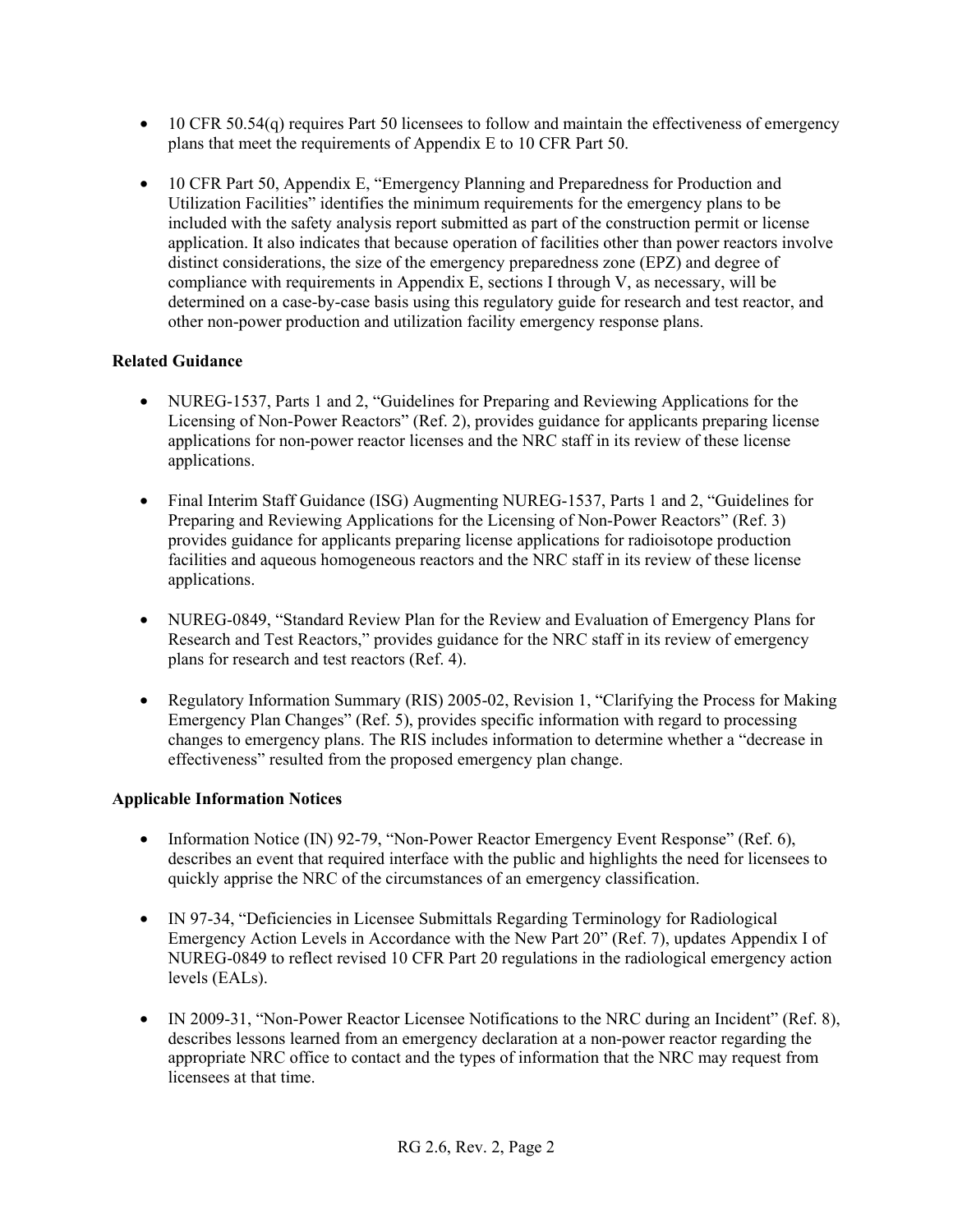#### **Purpose of Regulatory Guides**

 The NRC issues RGs to describe to the public methods that the staff considers acceptable for use in implementing specific parts of the agency's regulations, to explain techniques that the staff uses in evaluating specific problems or postulated events, and to provide guidance to applicants. RGs are not substitutes for regulations, and compliance with them is not required. Methods and solutions that differ from those set forth in RGs will be deemed acceptable if they provide a basis for the findings required for the issuance or continuance of a permit or license by the Commission.

#### **Paperwork Reduction Act**

This RG provides guidance for implementing mandatory information collections covered by 10 CFR Parts 50 and 52 that are subject to the Paperwork Reduction Act of 1995 (44 U.S.C. 3501 et. seq.). These information collections were approved by the Office of Management and Budget (OMB), under control numbers 3150-0011 and 3150-0151 respectively. Send comments regarding this information collection to the Information Services Branch, U.S. Nuclear Regulatory Commission, Washington, DC 20555-0001, or by e-mail to Infocollects.Resource@nrc.gov, and to the Desk Officer, Office of Information and Regulatory Affairs, NEOB-10202, (3150-0011 and 3150-0151) Office of Management and Budget, Washington, DC 20503.

#### **Public Protection Notification**

The NRC may not conduct or sponsor, and a person is not required to respond to, a request for information or an information collection requirement unless the requesting document displays a currently valid OMB control number.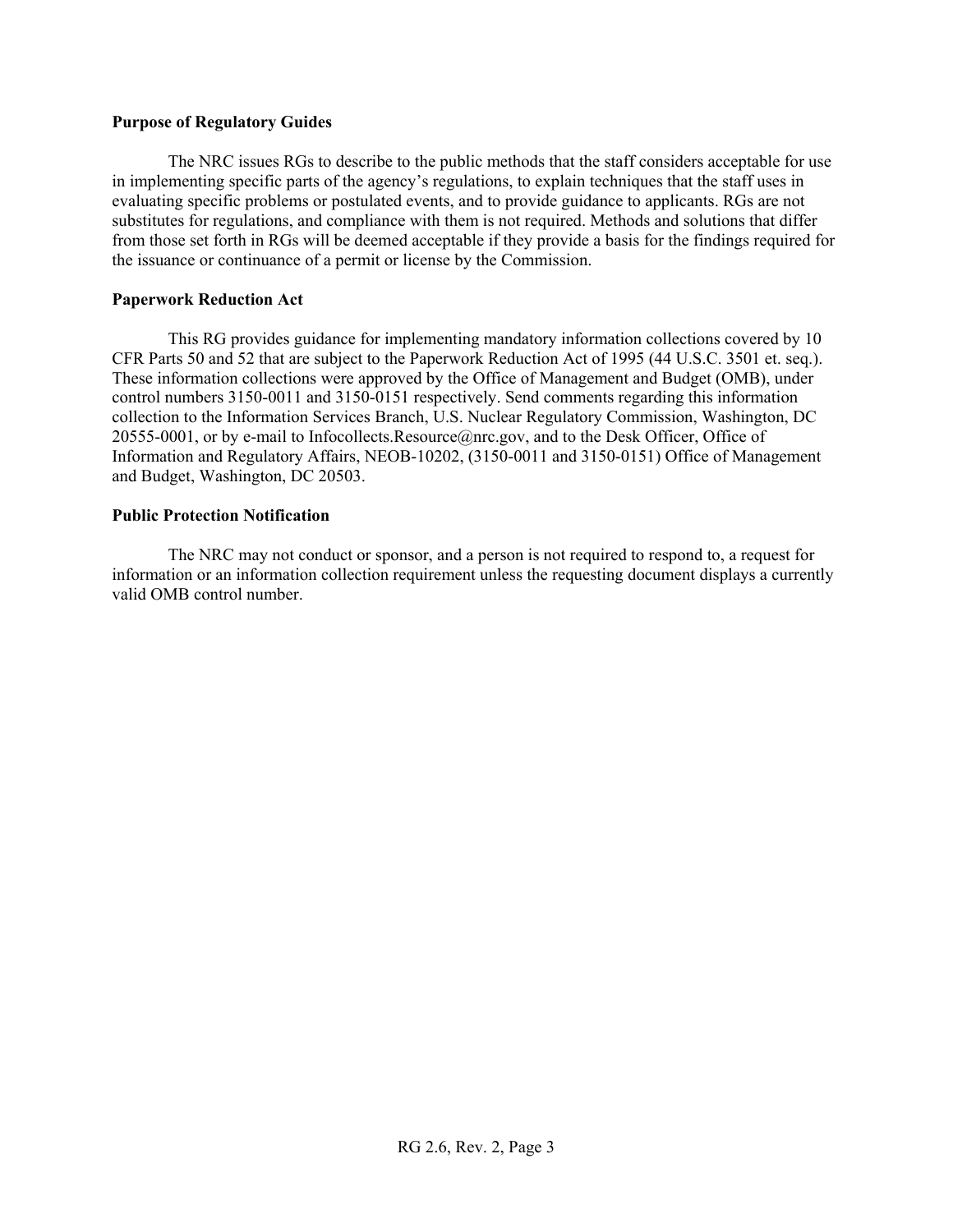## **B. DISCUSSION**

#### **Reason for Revision**

This revision of the guide (Revision 2) addresses new issues identified since the guide was last revised in March 1983 (Revision 1). This revision endorses the latest version of the consensus standard, American National Standards Institute (ANSI)/American Nuclear Society (ANS) standard ANSI/ANS-15.16-2015, "Emergency Planning for Research Reactors" (Ref. 9) (ANSI/ANS-15.16 or the standard). The scope of RG 2.6 was expanded to address non-power 10 CFR Part 50 facilities other than research and test reactors. Other changes to RG 2.6 include editorial changes, and the current program guidance for RGs.

Revising this RG to endorse the use of, in whole or in part, a consensus standard is consistent with the NRC policy of evaluating the latest versions of national consensus standards to determine their suitability for endorsement by RGs. This approach also complies with the NRC's Management Directive (MD) 6.5, "NRC Participation in the Development and Use of Consensus Standards," (Ref. 10) and is in accordance with Public Law 104-113, *National Technology Transfer and Advancement Act of 1995* (Ref. 11).

#### **Background**

The Commission's interest in emergency planning is focused primarily on situations that may cause or threaten to cause radiological hazards that could affect public health and safety. Emergency plans should be directed toward mitigating the consequences of emergencies and should provide reasonable assurance that appropriate measures can and will be taken to protect public health and safety in the event of an emergency. Although developing a completely detailed plan encompassing every conceivable type of emergency situation is not practical, advanced planning and provisions for ensuring the availability of necessary equipment, supplies, and services can create a high order of preparedness and ensure an orderly and timely decision making process at the time of an emergency. The plans should express the overall concept of operation that describes how the elements of advanced planning have been considered and the provisions that have been made to cope with emergency situations.

From its review of safety analysis reports for research and test reactors and other non-power production and utilization facilities, and based on the radionuclide inventory and postulated radioactive releases at these facilities, the NRC staff determined that the potential radiological hazards to the public associated with the operation of these facilities are less than those associated with the operation of commercial nuclear power plants. However, the types and potential consequences of emergencies vary from facility to facility. As such, the NRC staff expects that the emergency plans and procedures developed by or for each facility should realistically reflect the hazards and consequences of each facility.

The ANSI and the ANS issued ANSI/ANS-15.16, which is generally consistent with current regulatory requirements. Originally developed in 1982, and updated in 2008 and 2015, the current standard provides specific acceptance criteria for research and test reactors and other non-power production and utilization facilities to comply with the applicable requirements set forth in 10 CFR 50.34, "Contents of Applications; Technical Information," 10 CFR 50.54, "Conditions of Licenses," and Appendix E to 10 CFR Part 50. These criteria provide a basis for licensees and applicants to develop acceptable emergency response plans and improve emergency preparedness at their facilities.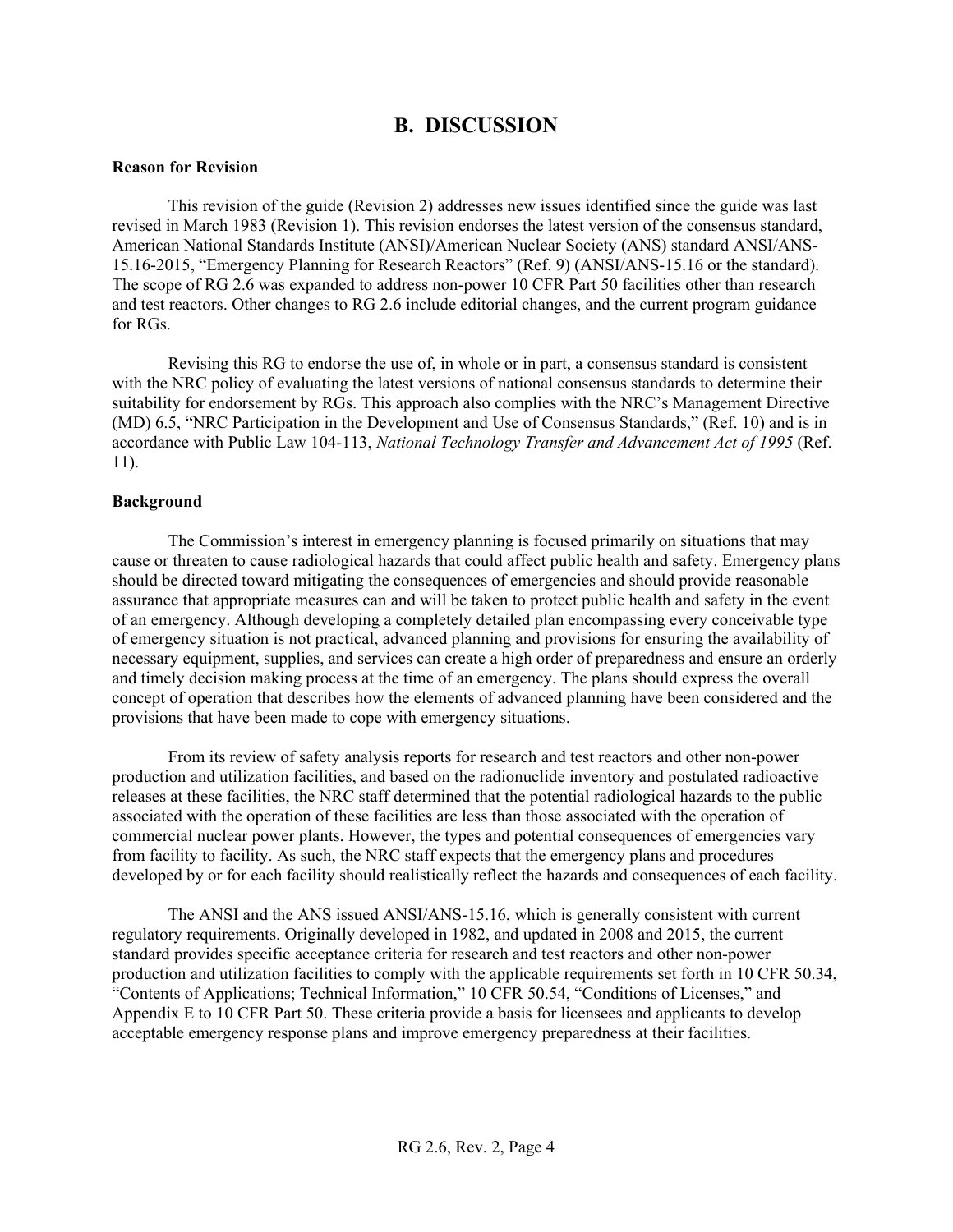The NRC staff issued NUREG-0849 in 1983 as a standard review plan for evaluating emergency plans submitted by research and test reactor licensees.<sup>1</sup> Consistent with ANSI/ANS-15.16, NUREG-0849 provides areas of review, planning standards, and evaluation items for NRC staff to evaluate a licensee's or applicant's compliance with the applicable emergency planning requirements described above. Both NUREG-0849 and ANSI/ANS-15.16 were incorporated by reference into NUREG-1537, Section 12.7, "Emergency Planning," and the ISG augmenting NUREG-1537. This guidance forms the basis for all construction permit and operating license application reviews of research and test reactors and other nonpower production and utilization facilities. Relevant non-reactor emergency planning guidance contained in the ISG augmenting NUREG-1537 is based on NUREG-1520, Revision 1, "Standard Review Plan for the Review of a License Application for a Fuel Cycle Facility," published in May 2010 (Ref. 12).<sup>2</sup>

### **Harmonization with International Standards**

The International Atomic Energy Agency (IAEA) has established a series of safety standards constituting a high level of safety for protecting people and the environment. Safety standards present international good practices and increasingly reflect best practices to help users striving to achieve high levels of safety. Relative to this RG, IAEA Safety Requirements NS-R-4, "Safety of Research Reactors" (Ref. 14), addresses emergency planning in Sections 7.72 through 7.78. While the NRC has an interest in facilitating the harmonization of standards used domestically and internationally, the agency does not specifically endorse or approve the use of NS-R-4 and is only acknowledging that it may be a useful reference for general information. The NRC could consider the use of the international standard in a licensing action following adequate justification by a licensee or applicant and technical review by the NRC.

### **Documents Discussed in Staff Regulatory Guidance**

 $\overline{a}$ 

 This RG endorses, in part, the use of one or more codes or standards developed by external organizations, and other third party guidance documents. These codes, standards and third party guidance documents may contain references to other codes, standards or third party guidance documents ("secondary references"). If a secondary reference has itself been incorporated by reference into NRC regulations as a requirement, then licensees and applicants must comply with that standard as set forth in the regulation. If the secondary reference has been endorsed in an RG as an acceptable approach for meeting an NRC requirement, then the standard constitutes a method acceptable to the NRC staff for meeting that regulatory requirement as described in the specific RG. If the secondary reference has neither been incorporated by reference into NRC regulations nor endorsed in an RG, then the secondary reference is neither a legally-binding requirement nor a "generic" NRC approved acceptable approach for meeting an NRC requirement. However, licensees and applicants may consider and use the information in the secondary reference, if appropriately justified, consistent with current regulatory practice, and consistent with applicable NRC requirements.

<sup>1</sup> Appendix I of NUREG-0849 was updated in April 1997 to reflect revisions to 10 CFR Part 20 requirements in radiological EALs. The NRC staff issued IN 97-34 (Ref. 7) in June 1997 to inform licensees of this revision to the NUREG.

<sup>2</sup> Since the publication of the ISG augmenting NUREG-1537, the NRC published Revision 2 to NUREG-1520 in June 2015 (Ref. 13). Licensees and applicants should refer to the most recent revisions of NRC guidance documents when developing license applications and implementing NRC requirements.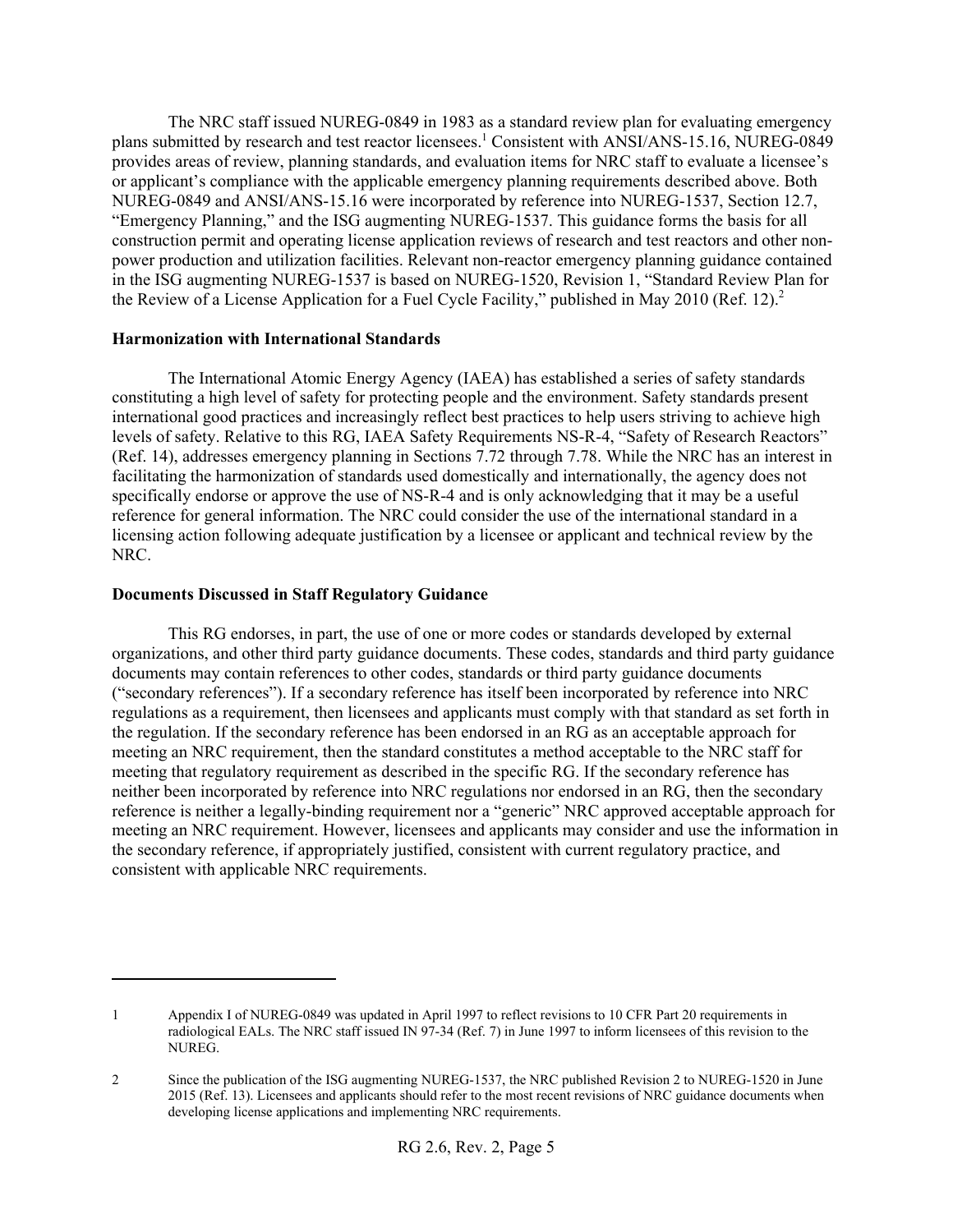## **C. STAFF REGULATORY GUIDANCE**

The NRC staff endorses the guidance in ANSI/ANS-15.16-2015 for use as a means for research and test reactor and other non-power production and utilization facility licensees and applicants to comply with the requirements in 10 CFR 50.34(a)(10), 10 CFR 50.34(b)(6)(v), 10 CFR 50.54(q), and 10 CFR Part 50, Appendix E. The following clarifications are added:

## **1. Radiation Dose Levels for Emergency Action Levels**

The radiation dose levels of the emergency action levels established in ANSI/ANS-15.16 for the various emergency classes differ from those specified for power reactors. However, in the judgment of the NRC staff, the radiation dose levels specified in Table I of the standard are adequate for the credible accidents associated with the operation of research and test reactors and other non-power production and utilization facilities and the specified action levels provide reasonable assurance that protective measures associated with the action levels specified in Table I can and will be taken, provided that the licensee also gives appropriate emphasis to developing emergency action levels that relate directly to facility parameters (e.g., pool water levels and area radiation monitors).

## **2. NRC Notification**

The licensee should notify the NRC headquarters operations center of events classified under Table I of the standard.

## **3. Implementing Procedures**

The licensee should establish and maintain procedures for implementing the requirements of the emergency plan. The implementing procedures should be readily accessible for use by the staff of the implementing organization (e.g., operators, facility management, etc.). The emergency implementing procedures should be maintained and made available at the facility for inspection and review at any time by an NRC representative.

## **4. Procedure Review and Revision**

The procedural system that the licensee uses for the review and approval of emergency implementing procedures should contain instructions governing the writing, revising, and updating of implementing procedures. The instructions should specify the methods that the licensee will use to ensure that procedures, revisions, and changes are reviewed for adequacy, approved for use, and distributed to user organizations and individuals responsible for implementing the procedures.

## **5. Plan Details Subject to Routine Change**

The plan should not incorporate details that may routinely change (e.g., names and telephone numbers, specific items of equipment and supplies, inventory lists, and step-by-step procedures or checklists that may be altered as a result of experience or test exercises). These details are useful, but are better maintained in the facility's implementing emergency procedures.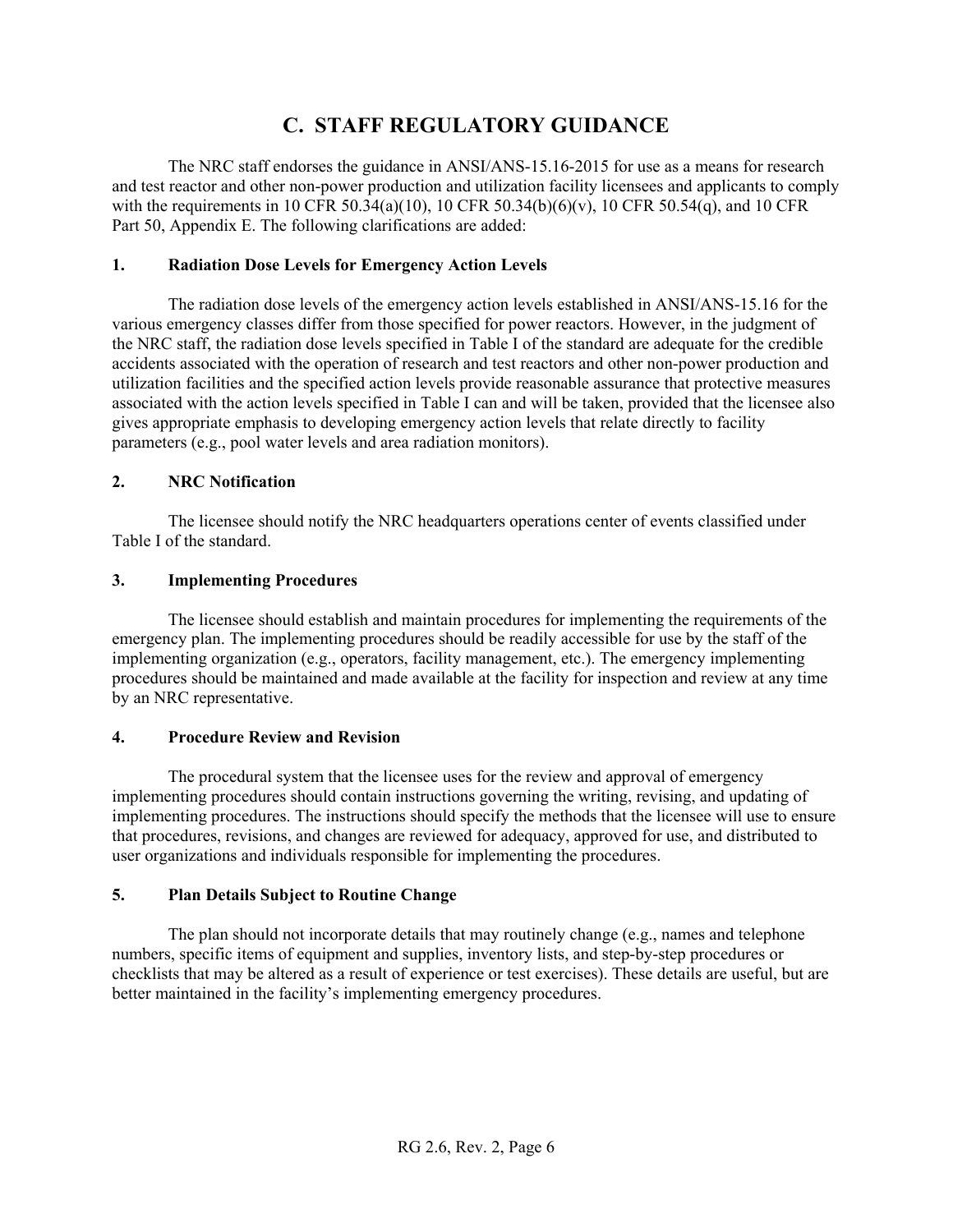## **D. IMPLEMENTATION**

 The purpose of this section is to provide information to applicants and licensees regarding the NRC's plans for using this RG. The regulatory position held in this guidance demonstrates the method that the NRC staff finds acceptable for an applicant or licensee to meet the requirements of the underlying NRC regulations. Methods or solutions that differ from those described in this RG may be deemed acceptable if they provide sufficient basis and information for the NRC staff to verify that the proposed alternative demonstrates compliance with the appropriate NRC regulations. Current licensees may continue to use guidance the NRC found acceptable for complying with the identified regulations as long as their current licensing basis remains unchanged.

 The guidance in this RG is not a backfit, as that term is defined in 10 CFR 50.109, "Backfitting," because non-power facilities licensed under 10 CFR Part 50 are not included within the scope of entities protected by 10 CFR 50.109.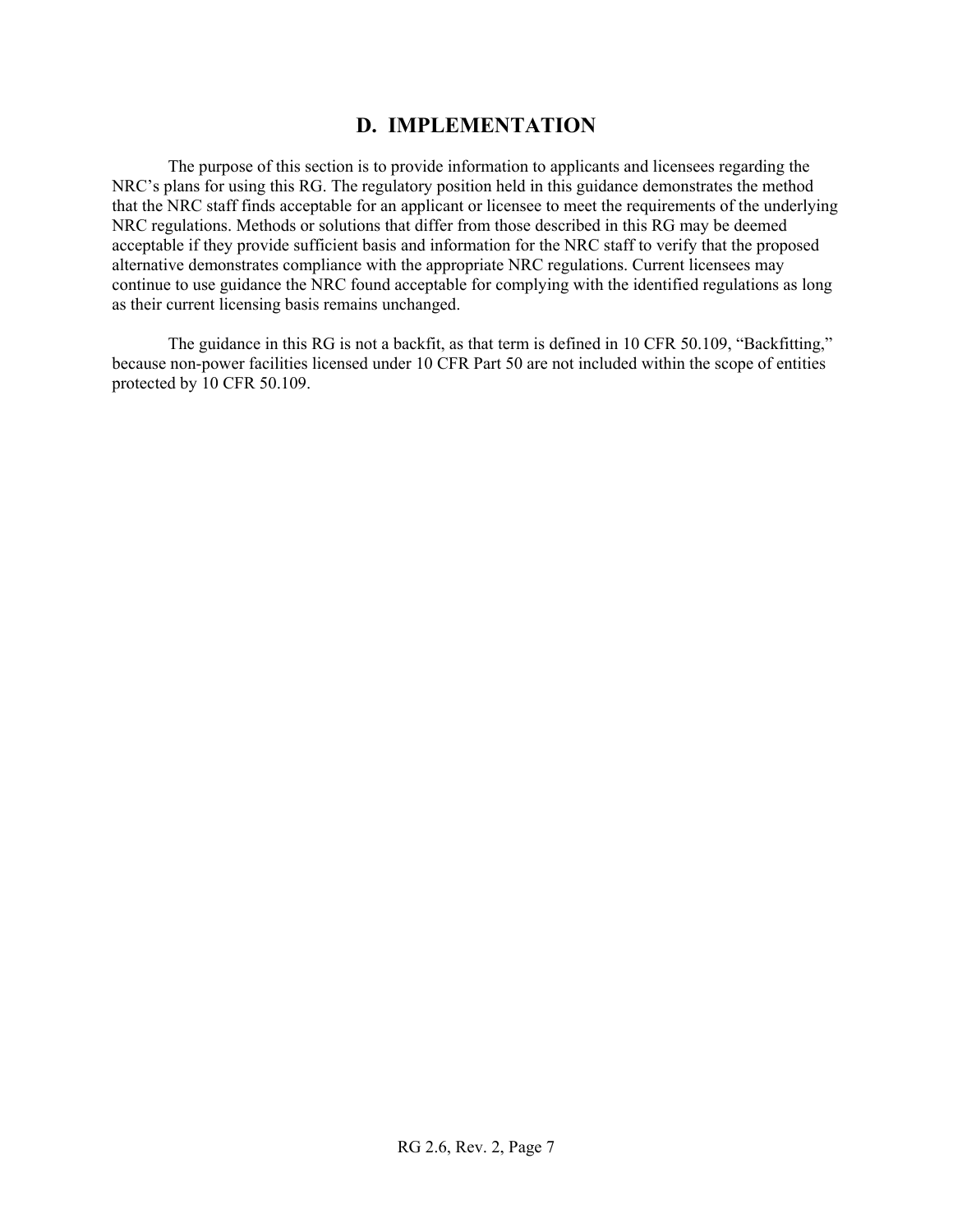## **REFERENCES<sup>3</sup>**

- 1. *U.S. Code of Federal Regulations* (CFR), "Domestic Licensing of Production and Utilization Facilities," Part 50, Chapter 1, Title 10, "Energy," U.S. Nuclear Regulatory Commission, Washington, DC.
- 2. U.S. Nuclear Regulatory Commission (NRC), NUREG-1537, Parts 1 and 2, "Guidelines for Preparing and Reviewing Applications for the Licensing of Non-Power Reactors," Washington, DC, February 1996. ADAMS Accession Nos. ML042430055 and ML042430048.
- 3. NRC, Interim Staff Guidance (ISG) augmenting NUREG-1537, Parts 1 and 2, "Guidelines for Preparing and Reviewing Applications for the Licensing of Non-Power Reactors, for Licensing Radioisotope Production Facilities and Aqueous Homogeneous Reactors," Washington, DC, October 2012. ADAMS Accession Nos. ML12156A069 and ML12156A075.
- 4. NRC, NUREG-0849, "Standard Review Plan for the Review and Evaluation of Emergency Plans for Research and Test Reactors," Washington, DC, October 1983. ADAMS Accession No. ML062190191.
- 5. NRC, Regulatory Information Summary (RIS), 2005-02, Revision 1, "Clarifying the Process for Making Emergency Plan Changes," Washington, DC, April 19, 2011. ADAMS Accession No. ML100340545.
- 6. NRC, Information Notice (IN), 92-79, "Non-Power Reactor Emergency Event Response," Washington, DC, December 1, 1992. ADAMS Accession No. ML031190745.
- 7. NRC, IN 97-34, "Deficiencies in Licensee Submittals Regarding Terminology for Radiological Emergency Action Levels in Accordance with the New Part 20," June 12, 1997. ADAMS Accession number ML031050574.
- 8. NRC, IN 2009-31, "Non-power Reactor Licensee Notifications to the NRC during an Incident," Washington, DC, December 10, 2009. ADAMS Accession No. ML092680467.
- 9. American National Standards Institute/American Nuclear Society standard (ANSI/ANS) 15.16- 2015, "Emergency Planning for Research Reactors," American Nuclear Society, La Grange Park, IL, February 2015.<sup>4</sup>
- 10. NRC, Management Directive 6.5, "NRC Participation in the Development and Use of Consensus Standards," Washington, DC, December 2011. ADAMS Accession No. ML100600460.

 $\overline{a}$ 

<sup>3</sup> Publicly available NRC documents are available electronically through the NRC Library on the NRC's public Web site at http://www.nrc.gov/reading-rm/doc-collections/ and through the NRC's Agencywide Documents Access and Management System (ADAMS) at http://www.nrc.gov/reading-rm/adams.html. The documents can also be viewed online or printed for a fee in the NRC's Public Document Room (PDR) at 11555 Rockville Pike, Rockville, MD. For problems with ADAMS, contact the PDR staff at 301-415-4737 or (800) 397-4209; or e-mail pdr.resource@nrc.gov.

<sup>4</sup> Copies of ANSI/ANS standards may be purchased from the American Nuclear Society (ANS) Web site (http://www.new.ans.org/store/); or by writing to: American Nuclear Society, 555 North Kensington Avenue, La Grange Park, Illinois 60526, U.S.A., Telephone 800-323-3044.